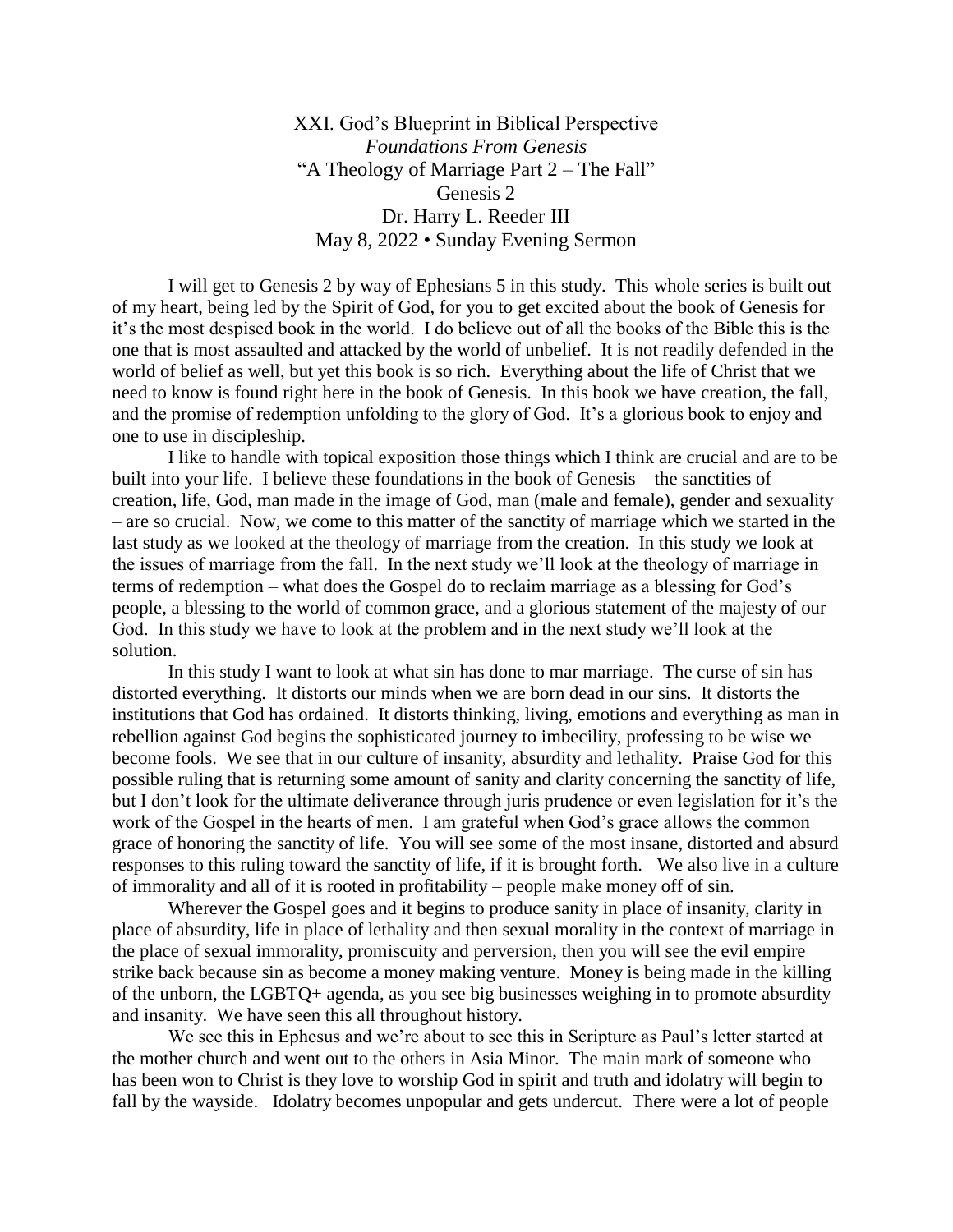making money off of idolatry as they created the images of Diana, Artemis and others. They began losing money when the Gospel came in so they got up a riot to attack and persecute the church. I say all that to say this; I believe as you see the devolution and you see it move into a death spiral one of the great witnesses is the sobriety, integrity and the intentionality of believers living a Christian life. When those in our number face challenges we quickly come in with redemptive exhortation, restoration and reconciliation. When marriages and families disintegrate and the church comes in and does it work of discipleship the stability of the institution of creation is established and that's why I will move from the study of marriage to the study of family then to parenting. Those things become bulwarks of a testimony for Christ.

I do not believe the way we live for Christ preaches the Gospel. I believe it attracts to the Gospel and brings affirmation to the Gospel but you can't preach the Gospel without words. Certainly, live the Gospel, be saturated by the Gospel and driven by it, be empowered with the power of the Gospel, make your lives Gospel statements but preach/proclaim the Gospel by using words for they are necessary. Romans 10:17 says *[17] So faith comes from hearing, and hearing through the word of Christ*. Yes, the lives of believers are imperfect and uneven but the importance of seeing the intentionality of men of women attempting to order their lives for their Savior because of His work to save them is a testimony for Him and this anticipates where I'm going to show what it means to be a Christian husband and Christian wife as a father and mother in parenting as we should be seeing this in the church of Jesus Christ. We are imperfect and uneven but we can be intentional and continual in pursuits and perseverance.

As we look at Ephesians 5, I would like for you to try and put yourself in Paul's position. Paul ministers to a church in Ephesus as this church is in a culture center that is absolutely engulfed in paganism and idolatry and all the consequences of the darkness that this paganism brings. It is also covered up with the sophistication of worldly philosophies. How do you disciple them? You want to make sure their personal lives are where they ought to be. When I pastored in Charlotte, the first expositional preaching I did was on the book of Ephesians and even though it only has six chapters, it took me five years to preach through it. I don't say that with pride at all for I really should have completed that much faster than that. Ephesians is such a glorious book.

Theologians will tell you when you study Ephesians that you will find the indicatives and then the imperatives. The first half of the book are the indicatives which are statements of facts of who you are in Christ because of what Christ did for you in His life, death and resurrection. The key phrase to look for in Ephesians 1-3 is 'in Christ' of 'Christ in you' or 'in the beloved' those various ways Paul talks about being in union with Christ. We are in Christ and Christ is in us and that's the shorthand of the Gospel. Ephesians 1:3-14 starts of with a doxology that is one sentence with 228 words. Then Paul builds on it as He talks about Christ in His people and in His church and the blessings that are ours in Him. Then he begins to unfold those blessings in those first three chapters of Ephesians.

Paul then starts out Ephesians 4:1 by saying, *[1] I therefore, a prisoner for the Lord, urge you to walk in a manner worthy of the calling to which you have been called*. This is where Paul moves to the imperatives in the last half of the book of Ephesians, but he doesn't tell you what to do for Christ with commands until he tells you what Christ has done for you in His glorious completed work of redemption, lest we think what we do, adds to what He does. What He did is what gives us the foundation, reason, and motivation to do what we do for Him, not for our salvation so then we get these glorious imperatives of the worthy walk.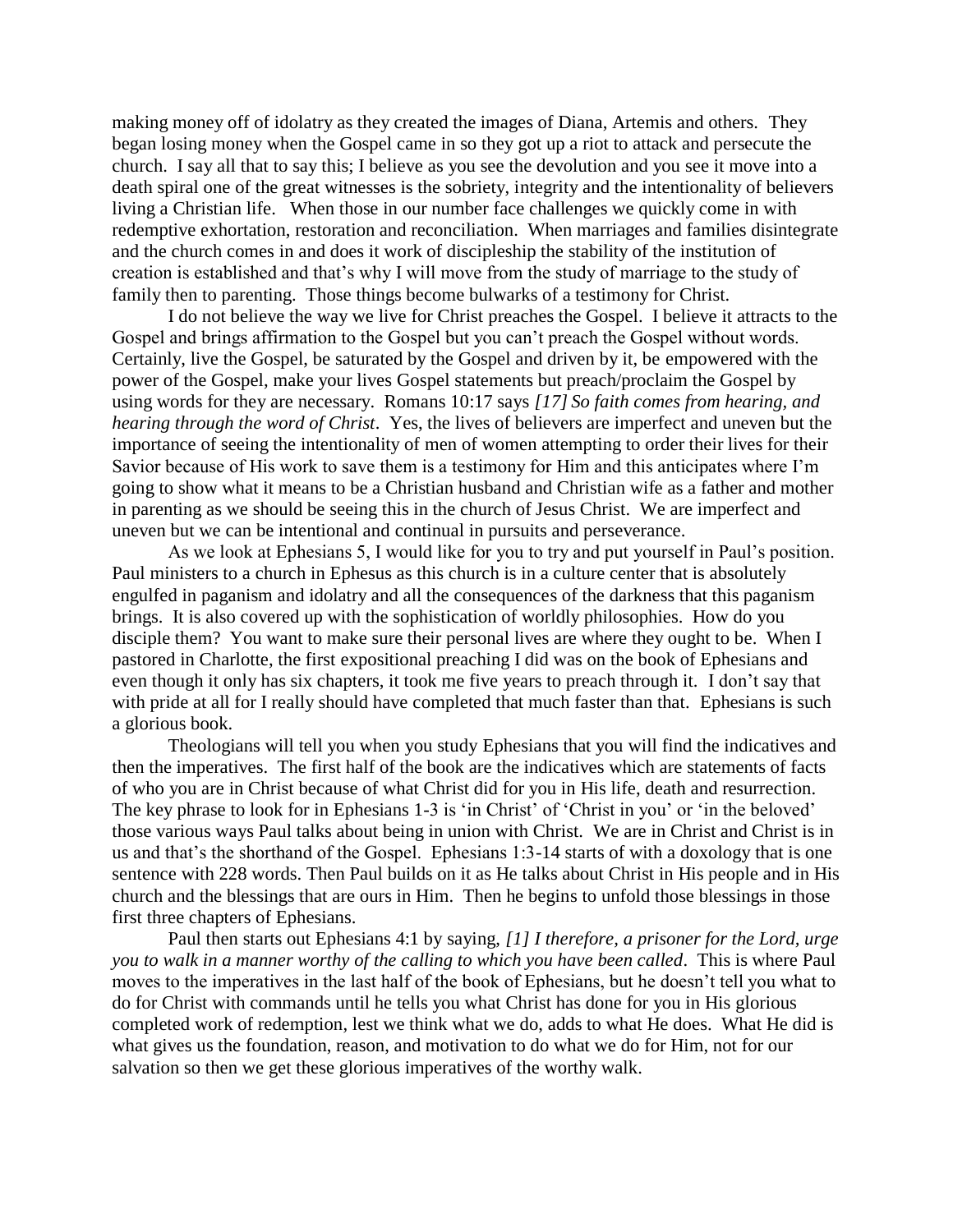Ephesians 4 talks about putting off the old man and putting on the new. Paul looks at our personal life. Ephesians 4:28-29 says *[28] Let the thief no longer steal, but rather let him labor, doing honest work with his own hands, so that he may have something to share with anyone in need*. *[29] Let no corrupting talk come out of your mouths, but only such as is good for building up, as fits the occasion, that it may give grace to those who hear*. These are Gospel applications we apply to our lives. After he goes through the personal dynamics Paul then turns to the marriage, the family and spiritual warfare which is the Christian life – Ephesians 6:10-20. Then Paul gives the benediction.

Paul sums up our life together in Christ as God's people this way; Ephesians 5:21 says *[21]submitting to one another out of reverence for Christ.* Our life is to be a worship statement. Our life is to be lived with reverence for Christ. One of the things in our life is submitting to one another, but that does not mean we are to give commandments to bind people's consciences. It does mean that we are coming alongside of each other – we are submitting to one another in the reverence of Christ. Where is one of the greatest places for us to see the submission we have to Christ and one another lived out? It is in marriage, so what does it mean to submit to one another in the fear of the Lord with reverence to Christ in a marriage?

Ephesians 5:22-33 says *[22] Wives, submit to your own husbands, as to the Lord. [23] For the husband is the head of the wife even as Christ is the head of the church, his body, and is himself its Savior. [24] Now as the church submits to Christ, so also wives should submit in everything to their husbands.* 

*[25] Husbands, love your wives, as Christ loved the church and gave himself up for her,* [26] that he might sanctify her, having cleansed her by the washing of water with the *word, [27]so that he might present the church to himself in splendor, without spot or wrinkle or any such thing, that she might be holy and without blemish.[28]In the same way husbands should love their wives as their own bodies. He who loves his wife loves himself. [29] For no one ever hated his own flesh, but nourishes and cherishes it, just as Christ does the church, [30] because we are members of his body. [31] "Therefore a man shall leave his father and mother and hold fast to his wife, and the two shall become one flesh." [32] This mystery is profound, and I am saying that it refers to Christ and the church. [33] However, let each one of you love his wife as himself, and let the wife see that she respects her husband*.

This is what we call a catholic epistle for it is written for the church universal and it's called Ephesians because it was first delivered to the church at Ephesus which was the mother church of all the churches in Asia Minor. When Paul is pastorally discipling people, equipping the saints with the ministry of the Word to do the work of ministry, here Paul deals with the theology of marriage and he goes right to Genesis 2:24 which is what he quotes in Ephesians 5:31. Do you think Paul thought the book of Genesis was myth or history? He thought it was history and knew it was inspired and inerrant for he lays Genesis 2:24 as the foundation.

In Mark 10 people come to trip up Jesus on the subject of divorce and Jesus corrects them about marriage as He gives them the right understanding about divorce. Jesus says to them in Mark 10:5-9, *[5] And Jesus said to them, "Because of your hardness of heart he wrote you this commandment. [6] But from the beginning of creation, 'God made them male and female.' [7]'Therefore a man shall leave his father and mother and hold fast to his wife,[8] and the two shall become one flesh.' So they are no longer two but one flesh. [9] What therefore God has joined together, let not man separate."* 

Paul tells husbands and wives both to do two things in this Ephesians 5 text. One, he tells wives to submit to their husbands in everything, meaning that the wife is the completer of her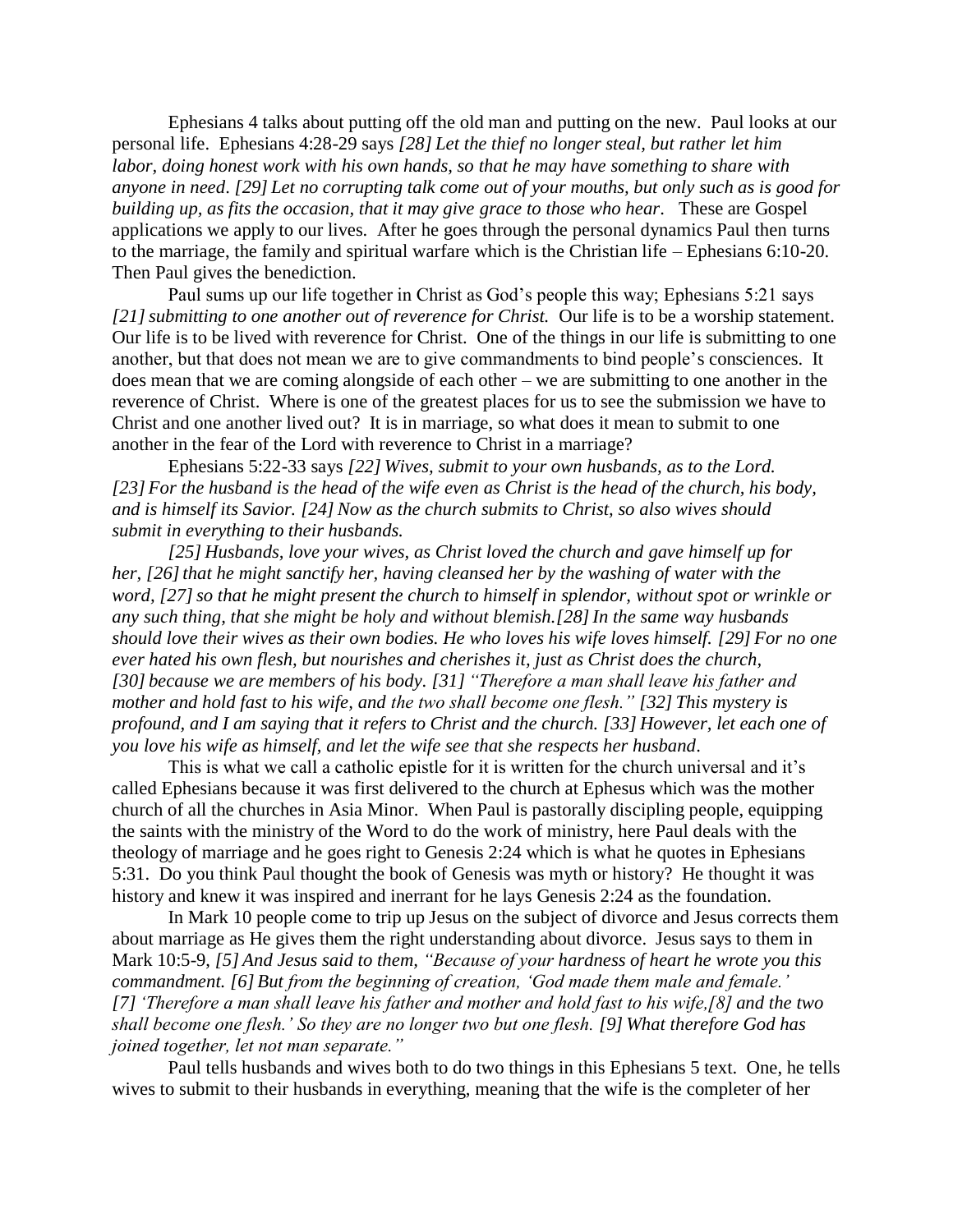husband not just in this area or that area or this day or that day, but the wife is his completer period. The wife is to come alongside of their husband in everything and follow the pattern of their husband to not be alone but to be a suitable helper to do the mandate, to live to the glory of God in everything so your submission is in everything. Yes, there are limitations which I will cover in the next study. The second thing the wife is to do is to honor and respect their husband. Proverbs 12:4 says *[4] An excellent wife is the crown of her husband, but she who brings shame is like rottenness (cancer) in his bones*. A wife is to honor and respect her husband with words and actions.

Here are the two things the husband is to do. One, he is to be a servant leader to his wife. You are the head of the wife so that means you lead her the way Christ led His bride which is servant leadership. The husband's symbol is a towel  $-$  a foot washer. Secondly, the husband is to love his wife the way Christ loves His bride and that's a sacrificial love. In a sense, isn't the husband to submit to his wife? Yes, and he does that by sacrificially loving her and by servant leadership. Then the wife is to be an example of submission in her relationship to her husband.

What is God's pattern for marriage? It is not two families coming together which we covered in the last study. In order for a marriage to succeed they leave to cleave to one another making a new family and their parents now become their extended family. They are one in Christ and that's their priority. If you don't leave you end up with one plus one equals six and if you don't cleave you get one plus one equals two, for cleave is the two becoming one. That is the way God set it up in creation.

Now we have a problem for creation didn't last long without the problem of sin. Sin has come and that's why Paul in Ephesians 5 moves to two exhortations. He challenges women in the area of submission, honor and respect. He challenges men in the area of sacrificial love (there is no bigger commitment) and servant leadership. The reasons for these challenges to men and women is because of sin. Now let's look in Genesis 3. Genesis 2 gives us the marriage and Genesis 3 gives us sin and sin has an impact in every area of life, including the area of the impact of a marriage because of what happens in the heart of the man and woman.

What is marriage? It is a monogamous, heterosexual, conjugal, covenantal relationship between a man and woman who have left their fathers and mothers and cleave together in the Lord. What does sin do? Satan will always attack God's people by attacking God's Word – its authority, inerrancy and sufficiency.

Genesis 3:1-13 says *[1] Now the serpent was more crafty than any other beast of the field that the LORD God had made.*

*He said to the woman, "Did God actually say, 'You shall not eat of any tree in the garden'?" [2] And the woman said to the serpent, "We may eat of the fruit of the trees in the garden, [3] but God said, 'You shall not eat of the fruit of the tree that is in the midst of the garden, neither shall you touch it, lest you die.'"* (God didn't day anything about touching so she is misquoting Scripture and sure would have been nice if Adam would have stepped up here.) *[4] But the serpent said to the woman, "You will not surely die. [5] For God knows that when you eat of it your eyes will be opened, and you will be like God, knowing good and evil." [6] So when the woman saw that the tree was good for food, and that it was a delight to the eyes, and that the tree was to be desired to make one wise, she took of its fruit and ate,* (she now reverses the ministry of the husband to the wife for she now provides for him by giving him the fruit and he is silent on her actions and words) *and she also gave some to her husband who was with her, and he ate. [7] Then the eyes of both were opened, and they knew that they were naked.*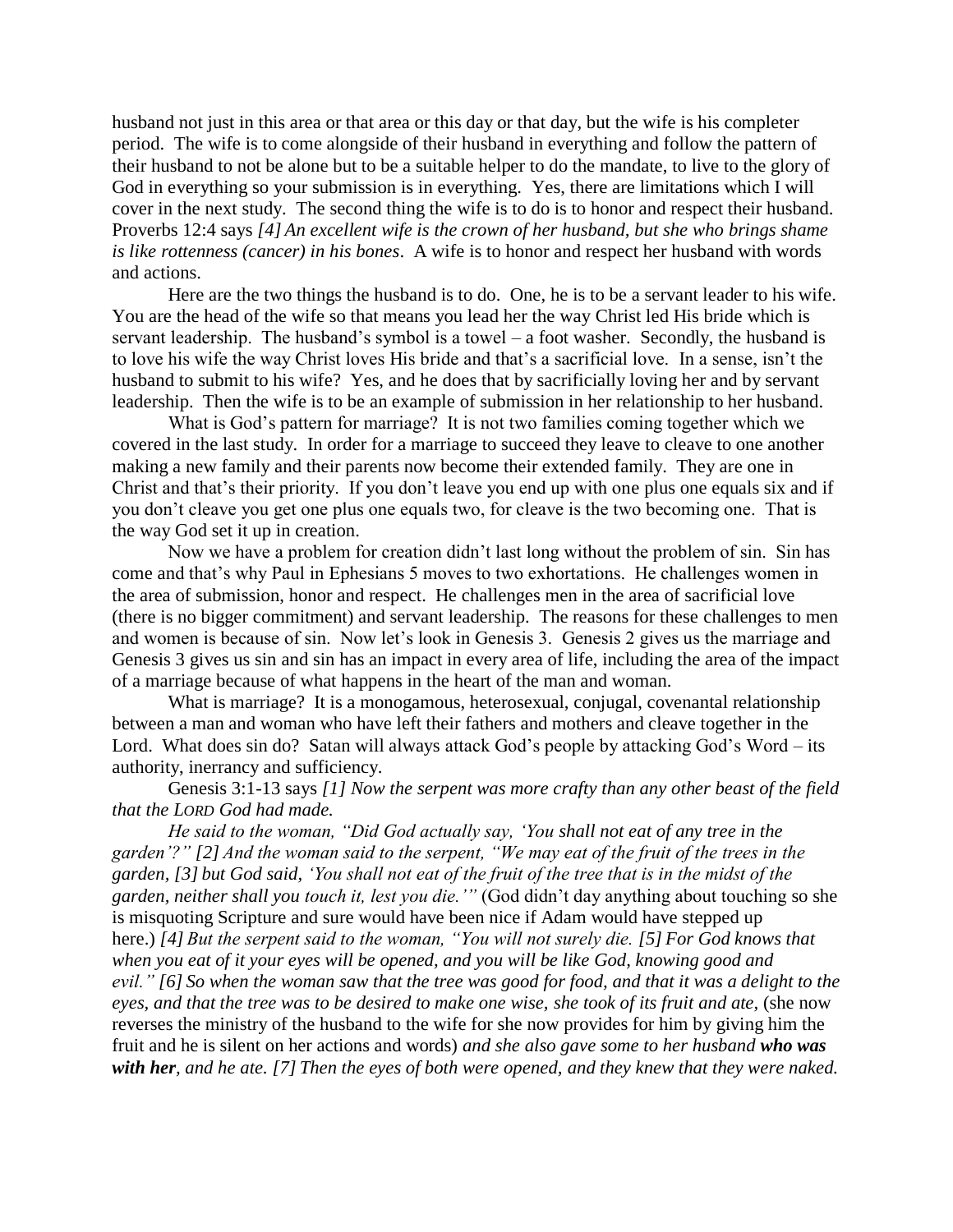*And they sewed fig leaves together and made themselves loincloths*. (Up until then there sexuality was shameless and sacred and now it becomes shameful)

*[8] And they heard the sound of the LORD God walking in the garden in the cool of the day, and the man and his wife hid themselves from the presence of the LORD God among the trees of the garden. [9] But the LORD God called to the man and said to him, "Where are you?"[10] And he said, "I heard the sound of You in the garden, and I was afraid, because I was naked, and I hid myself."* (three things have just entered the world – guilt, shame and fear) *[11] He said, "Who told you that you were naked? Have you eaten of the tree of which I commanded you not to eat?" [12] The man said, "The woman whom you gave to be with me, she gave me fruit of the tree, and I ate." [13] Then the LORD God said to the woman, "What is this that you have done?" The woman said, "The serpent deceived me, and I ate."*

Not only do we see the lust of the eyes, the lust of the flesh and the boastful pride of life here which are the Satanic traps and draws to sin as he is deceptively at work and assaulting the Word of God, but you also see what we do instead of confessing sins – we cover up sin. They first tried to cover up with loin cloths and that didn't work because when the Lord came Adam said he was naked but he actually had loin cloths on. So, you see what we use to cover up sin never works but he still felt naked and ashamed and now he was fearful. Then they tried to hide in the trees – how many trees are we hiding behind? Perhaps it's materialism, consumerism, man made religion, etc. but they don't work either. Thirdly, they hide behind victimhood and we're living in a culture that has made victimhood an unbelievable industry – I'm not responsible, blaming others and blaming God for the situation they are in. My grandfather used to say 'you either fess up or cover up.' That's what we do with sin but our initial response is to cover up. Adam and Eve both cover up.

Genesis 3:14-19 says *[14] The LORD God said to the serpent, "Because you have done this, cursed are you above all livestock and above all beasts of the field; on your belly you shall go, and dust you shall eat all the days of your life.* (Here the spiritual warfare between Satan and God in the area of humanity is established) *[15]I will put enmity between you and the woman, and between your offspring (seed) and her offspring (seed); he shall bruise your head* (the seed of the woman who is Christ), *and you shall bruise his heel."* (There will be the passion of the Messiah and the suffering of the bruised heal but the lethal blow will be given against Satan by the Messiah so here is the first promise of the Gospel through a virgin birth because women don't have seed but it will cost the Messiah.)

*[16] To the woman He said, "I will surely multiply your pain in childbearing; in pain you shall bring forth children. Your desire shall be contrary to your husband, but he shall rule over you."* 

*[17] And to Adam He said, "Because you have listened to the voice of your wife* (Adam's primary sin – he didn't listen to the voice of the Lord, there was no spiritual leadership in his home) *and have eaten of the tree of which I commanded you, 'You shall not eat of it,' cursed is the ground because of you; in pain you shall eat of it all the days of your life;* (here pain is introduced into this world) [18] thorns and thistles it shall bring forth for you; and you shall eat *the plants of the field. [19] By the sweat of your face you shall eat bread, till you return to the ground, for out of it you were taken; for you are dust, and to dust you shall return."* (Your death will be a reversal of your creation.)

I want to point out that for the woman instead of the joy of reproduction, there will be the agony of reproduction (Genesis 3:16). I don't think this just applies to the physical aspect of labor pains but also of the whole reality of child bearing, unless God changes one's heart – it is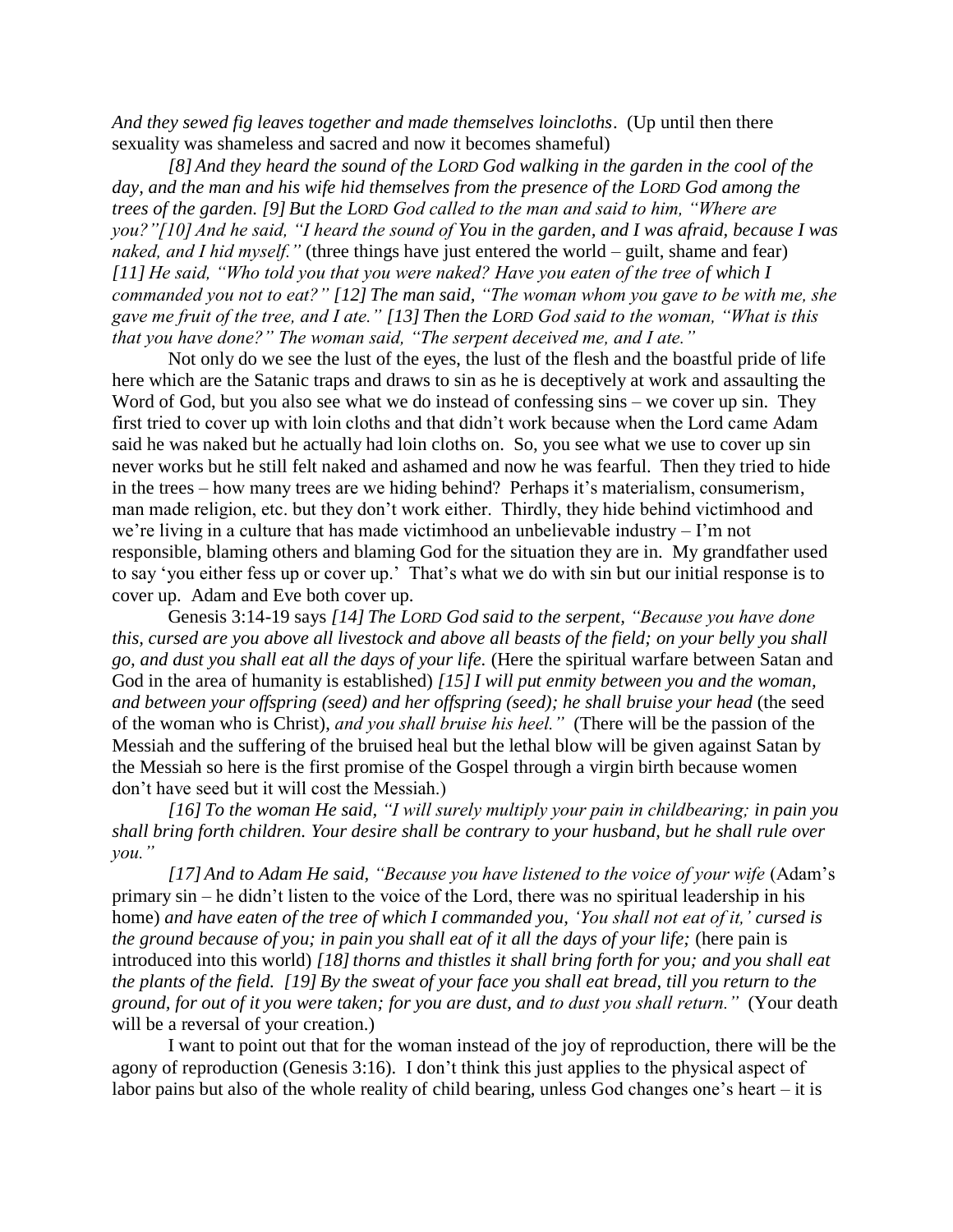seen as something to be avoided and not something to be embraced, even as we see it in our society today. I'm not dealing with the issues of contraception right now but it's just that children will not be seen as a blessing and the bringing forth of them as a blessing unless God works in the heart. The instinct will be the bothersome of it and the agony of it.

The other part of Genesis 3:16 is the issue we have to face in marriage - *Your desire shall be contrary to your husband, but he shall rule over you.* We will deal with this in the next study when we look at redemption and the Gospel and why the Gospel reverses this. How does the woman see the man after sin? The Hebrew word for desire in this verse is not the meaning you think it is. This word is only used three times – once in Song of Solomon, once in Genesis 3:16 and once in Genesis 4.

Genesis 4:1-7 says *[1] Now Adam knew Eve his wife, and she conceived and bore Cain, saying, "I have gotten a man with the help of the LORD." [2] And again, she bore his brother Abel. Now Abel was a keeper of sheep, and Cain a worker of the ground. [3]In the course of time Cain brought to the LORD an offering of the fruit of the ground, [4] and Abel also brought of the firstborn of his flock and of their fat portions* (brought the tithe and offering). *And the LORD had regard for Abel and his offering, [5] but for Cain and his offering he had no regard. So Cain was very angry, and his face fell* (a spiritual depression of anger). *[6] The LORD said to Cain, "Why are you angry, and why has your face fallen? [7]If you do well, will you not be accepted? And if you do not do well, sin is crouching at the door. Its desire is contrary to you, but you must rule over it."*

Sin is crouching at the door – sounds like a lion. The predator on your life is sin and it's crouching at the door. This predator wants the prey and you are the prey – its desire is for you, but you must rule over it. The reality is he can't rule over it and that's why God sends His Son who will defeat it. Sin is there to attack and assault you. The word rule here is better translated in the New American Standard when it says 'you must *master* it.' Genesis 4:7b I think would be better stated this way; Its desire is for you… because it's a predatorial statement and not a longing of affection statement. But you must rule or master over it… In other words, the woman by the sin curse has an inbred desire to control, master her husband – not complete but compete, not compliment but conquer. That is the Eve principle that a woman is born with.

That is why Paul addresses a Christian marriage for in a Christian marriage the woman is to submit and come alongside, complete not compete, honor and respect not rule and conquer. In other words you can't understand the calling and the focus of a Gospel driven Christian marriage unless you understand what it is eradicating because of the fall and what God's original design of marriage is to be.

Going back to Genesis 3:16 which says *[16] To the woman He said, "I will surely multiply your pain in childbearing; in pain you shall bring forth children. Your desire shall be contrary to your husband, but he shall rule over you."* The word rule here could be translated in its noun form tyrant, therefore in its verb form it could be translated tyrannize. What does the man do with the faculties built into him in creation? The difference is biologically and instinctively for because of sin man (the husband) will intimidate or tyrannize his wife and they will do this one of two ways – ignore them and lead them into the winds of the world, instead of protect them or intimidate them. The statistics are rising in both of these categories in our world today of sinful abuse and sinful abandonment. What is God's remedy? It is the Christian man as a Christian husband for he doesn't tyrannize or ignore or intimidate. He shepherds in servant leadership. He washes her feet. He washes her with the water of the Word. He lays down his life for her. He loves her as Christ loves the church.